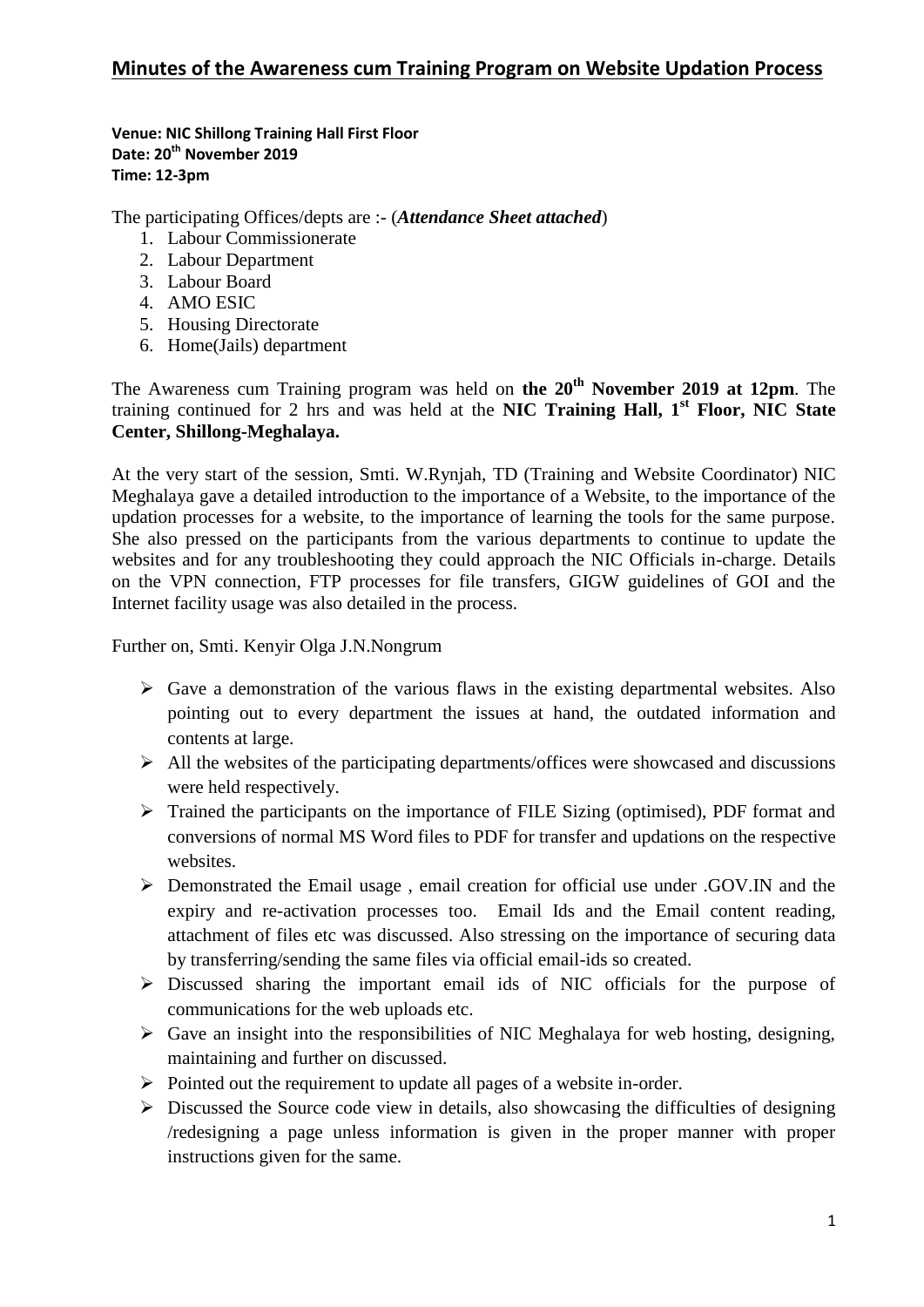- $\triangleright$  Stressed the importance of drafting an Archival policy for the websites, stressed on its importance to archive old contents of a website.
- $\triangleright$  Stressed on the importance of officially communicating all events w.r.t. web updations by simply using the official email for correspondences, updates etc. Authority to make changes must be provided by the dept./office concerned to the NIC Coordinators in letter/email.
- $\triangleright$  Also informed the participants that once the Dept. officials are equipped with the processes above, VPN will be availed for each dept/office for the purpose of webupdations. This then completes the process of handing over the departmental websites to the user departments.
- $\triangleright$  Also informed that Regular trainings if required by any office/staff/official/dept. will be provided on request to the HOD, NIC Meghalaya.
- $\triangleright$  Also stressed on the importance of the WIM (web information manager) details to be updated as required by the dept./office on their respective websites. For those who have not appointed a WIM, it was advised they do so at the earliest and the same be reflected on the respective websites.
- $\triangleright$  Discussion was also held with respect to securing data/information hosted on the websites by following certain norms for the same.

Furthermore, Issues were raised and discussed alongside Shri. Ebenezer Wanswett who was recently deputed to update the Labour websites for the Labour Dept/Board etc. and it was pointed out that there are issues pertaining to the confusing patterns of files sent for uploading onto the respective websites. The reason the delay in updating too.

Finally, a Query-Answer session was held where the participants were encouraged to pose their queries. Discussions were held accordingly. Many issues at hand were resolved almost instantly.

## *The session ended with a vote of thanks.*

## **Photographs of the Awareness cum Training held on Website Updation Processes**